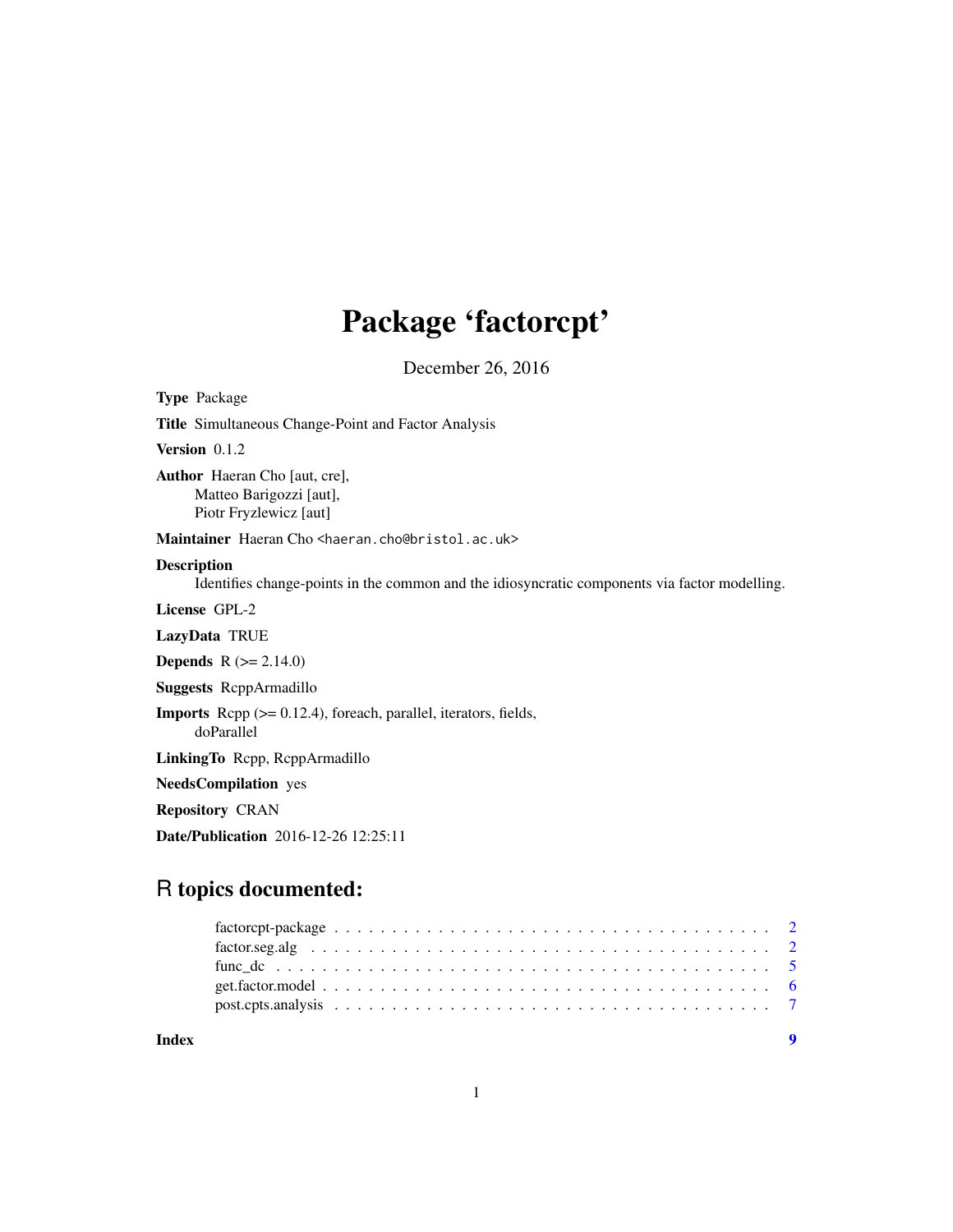<span id="page-1-0"></span>factorcpt-package *Simultaneous multiple change-point and factor analysis for highdimensional time series*

#### Description

The package implements a two-stage methodology for consistent multiple change-point detection under factor modelling. It performs multiple change-point analysis on the common and idiosyncratic components separately, and thus automatically identifies their origins. The package also implements the Double CUSUM Binary Segmentation algorithm, which is proposed for multiple change-point detection in high-dimensional panel data with breaks in its mean.

#### Details

| Package: | factorcpt  |
|----------|------------|
| Type:    | Package    |
| Version: | 0.1.2      |
| Date:    | 2016-12-22 |
| License: | $GPL (=2)$ |

The main routines of the package are [factor.seg.alg](#page-1-1) and [func\\_dc](#page-4-1).

#### Author(s)

Haeran Cho, Matteo Barigozzi, Piotr Fryzlewicz

Maintainer: Haeran Cho <haeran.cho@bristol.ac.uk>

#### References

M. Barigozzi, H. Cho and P. Fryzlewicz (2016) Simultaneous multiple change-point and factor analysis for high-dimensional time series, Preprint.

H. Cho (2016) Change-point detection in panel data via double CUSUM statistic. Electronic Journal of Statistics. 10: 2000-2038.

<span id="page-1-1"></span>factor.seg.alg *Simultaneous multiple change-point and factor analysis for highdimensional time series*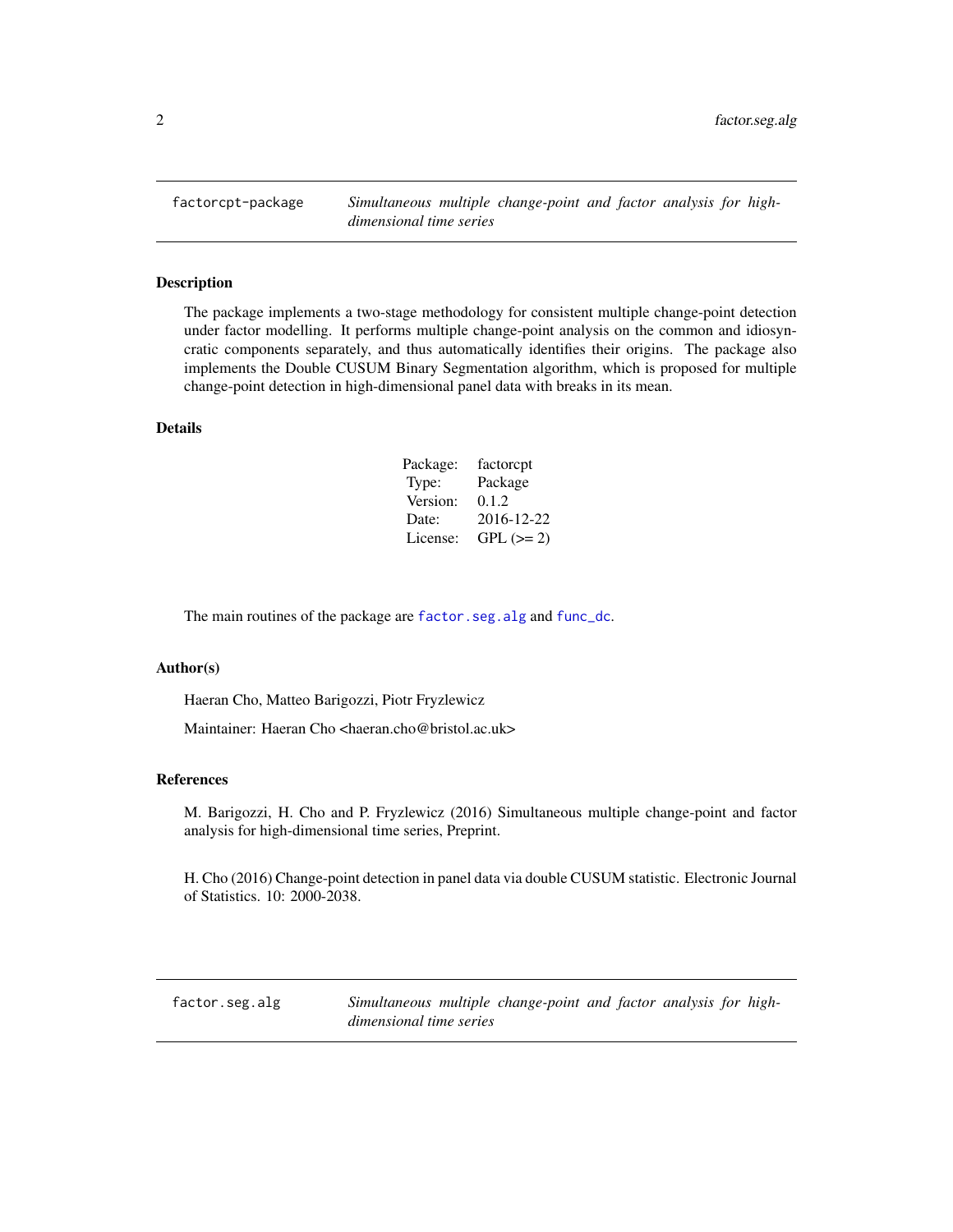# factor.seg.alg 3

#### Description

The function applies the two-stage methodology for multiple change-point detection under factor modelling. It first transforms the input time series into panels of statistics that contain the changepoints in the second-order structure of the common and idiosyncratic components, as change-points in their 'means', to which the Double CUSUM Binary Segmentation algorithm is applied in the second stage. The function returns change-point estimates from the common and idiosyncratic components separately.

#### Usage

```
factor.seg.alg(x, r=NULL, bn.op=2, sig.lev=.05, max.q=NULL, q.seq=NULL,
              qlen=5, qby=0, dw=NULL, p=NULL, B=200, scales=NULL,
              rule=NULL, mby=NULL, tby=NULL, idio.diag=FALSE,
              do.parallel=TRUE, no.proc=2)
```
# Arguments

| X       | input time series matrix, with each row representing a time series                                                                                                                                                                                        |
|---------|-----------------------------------------------------------------------------------------------------------------------------------------------------------------------------------------------------------------------------------------------------------|
| r       | the number of factors, if r=NULL, screening over a range of factor number can-<br>didates is performed as described in the paper                                                                                                                          |
| bn.op   | an index number for the information criterion-based estimator of Bai and Ng<br>(2002) for the number of factors, the default value bn. op=2 is used in Barigozzi,<br>Cho & Fryzlewicz (2016)                                                              |
| sig.lev | sets the level of significance for drawing the bootstrap-based threshold                                                                                                                                                                                  |
| max.q   | the maximum number of factors, if max.q=NULL, a default value is chosen as<br>described in the paper                                                                                                                                                      |
| q.seq   | a vector of factor number candidates; if q. seq=NULL, it is chosen as described<br>in Barigozzi, Cho & Fryzlewicz (2016) using qlen or qby                                                                                                                |
| qlen    | specifies the length of the sequence of factor number candidates                                                                                                                                                                                          |
| qby     | specifies the increment of the sequence of factor number candidates when q1en=0;<br>if both $qlen=0$ and $qby=0$ , the sequence of factor number candidates is gener-<br>ated as if qby=1                                                                 |
| dw      | trims off the interval of consideration in the binary segmentation algorithm and<br>determines the minimum length of a stationary segment; if dw=NULL, a default<br>value is chosen as described in the Appendix of Barigozzi, Cho & Fryzlewicz<br>(2016) |
| p       | inverse of the average length of blocks in the stationary bootstrap procedure, if<br>p=NULL, a data-driven value is chosen as described in the Appendix of Barigozzi,<br>Cho & Fryzlewicz (2016)                                                          |
| B       | the number of bootstrap samples for threshold selection                                                                                                                                                                                                   |
| scales  | the number of wavelet scales used for wavelet filtering of the common and id-<br>iosyncratic components estimated via PCA                                                                                                                                 |
| rule    | the depth of a binary tree for change-point analysis, see the Appendix of Barigozzi,<br>Cho & Fryzlewicz (2016)                                                                                                                                           |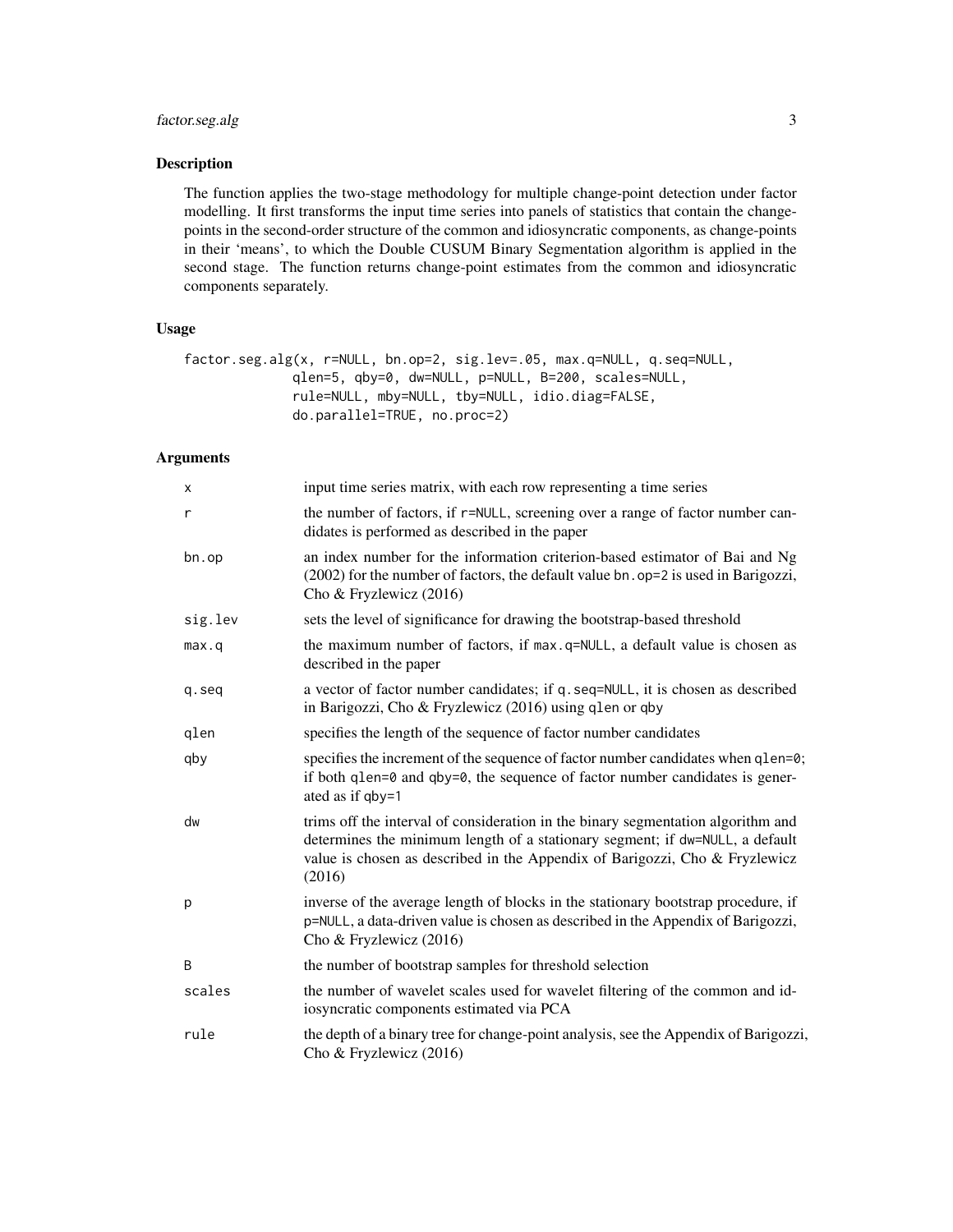<span id="page-3-0"></span>

| mby         | see dmby in func_dc_by                                                                                                                                |
|-------------|-------------------------------------------------------------------------------------------------------------------------------------------------------|
| tby         | see dtby in func_dc_by                                                                                                                                |
| idio.diag   | if idio. diag=TRUE, only the diagonal wavelet-transform is employed in order<br>to generate the panel of statistics from the idiosyncratic components |
| do.parallel | if do parallel=TRUE, a set of copies of R running in parallel are created and<br>used for bootstrap procedure                                         |
| no.proc     | sets the number of processes to be spawned when do parallel=TRUE,                                                                                     |

#### Value

| cs.list        | a list of objects returned by an internal function common seg, which contain<br>the results from performing change-point analysis on the common components<br>estimated with a range of factor number candidates |
|----------------|------------------------------------------------------------------------------------------------------------------------------------------------------------------------------------------------------------------|
| r              | the factor number selected from performing change-point analysis on the com-<br>mon component                                                                                                                    |
| common.est.cps | change-points detected from the common component estimated with r as the<br>factor number                                                                                                                        |
| idio.seg.res   | an object returned by an internal function idio.seg, which contains the re-<br>sults from performing change-point analysis on the idiosyncratic component es-<br>timated with r as the factor number             |
| idio.est.cps   | change-points detected from the idiosyncratic component                                                                                                                                                          |
| gfm            | factor structure of x estimated from get. factor.model                                                                                                                                                           |
| q.seq          | a vector containing the range of factor number candidates                                                                                                                                                        |

#### Author(s)

Haeran Cho

# References

J. Bai and S. Ng (2002) Determining the number of factors in approximate factor models. Econometrica. 70: 191-221.

M. Barigozzi, H. Cho and P. Fryzlewicz (2016) Simultaneous multiple change-point and factor analysis for high-dimensional time series, Preprint.

H. Cho (2016) Change-point detection in panel data via double CUSUM statistic. Electronic Journal of Statistics. 10: 2000-2038.

# Examples

```
n < -50; T < -200e <- matrix(rnorm(n*T), nrow=n) # idiosyncratic components
r <- 3 # factor number
Lam <- matrix(rnorm(n*r, 1, 1), nrow=n) # loadings
f <- matrix(rnorm(r*T), nrow=r) # factors
```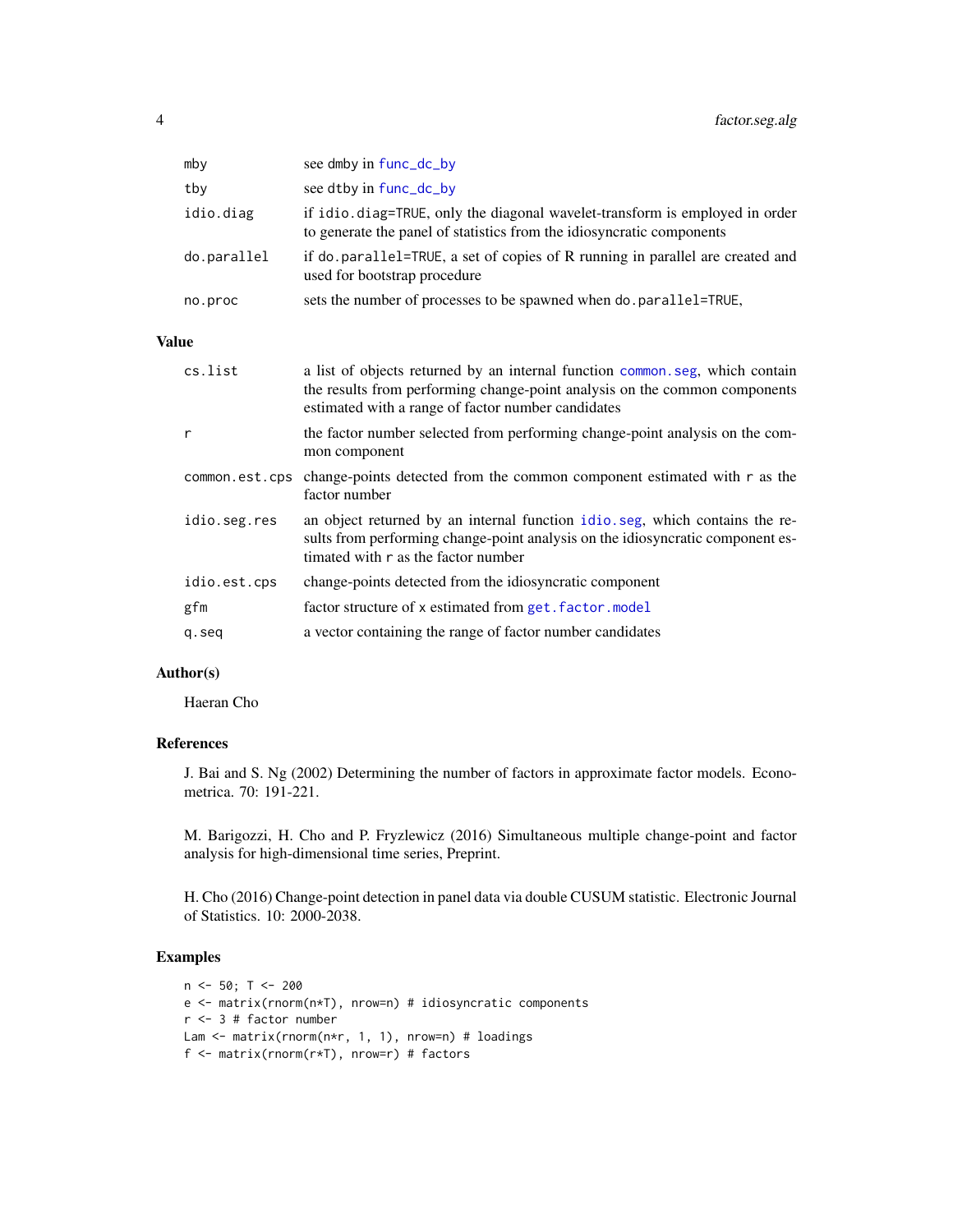#### <span id="page-4-0"></span>func\_dc 5

```
chi <- e*0 # common component
chp <- T/2 # change-point
chi[, 1:chp] <- Lam%*%f[, 1:chp]
Lam <- Lam + matrix(rnorm(n*r, 0, sqrt(2)), nrow=n) # new loadings
chi[, (chp+1):T] <- Lam%*%f[, (chp+1):T]
x \leftarrow chi + sqrt(r)*efsa <- factor.seg.alg(x, idio.diag=TRUE)
fsa$common.est.cps
fsa$idio.est.cps
fsa$q.seq
```
<span id="page-4-1"></span>

func\_dc *Double CUSUM statistics*

# Description

Aggregates high-dimensional CUSUM statistic series via Double CUSUM approach.

#### Usage

func\_dc(z)

#### Arguments

|  | input data matrix |  |
|--|-------------------|--|
|--|-------------------|--|

# Value

| <b>CS</b> | a matrix of CUSUM series                     |
|-----------|----------------------------------------------|
| acs       | a matrix of absolute values of CUSUM series  |
| res       | pointwise maximum of Double CUSUM statistics |
| mat       | a matrix of Double CUSUM statistics          |

# Author(s)

Haeran Cho

#### References

H. Cho (2016) Change-point detection in panel data via double CUSUM statistic. Electronic Journal of Statistics. 10: 2000-2038.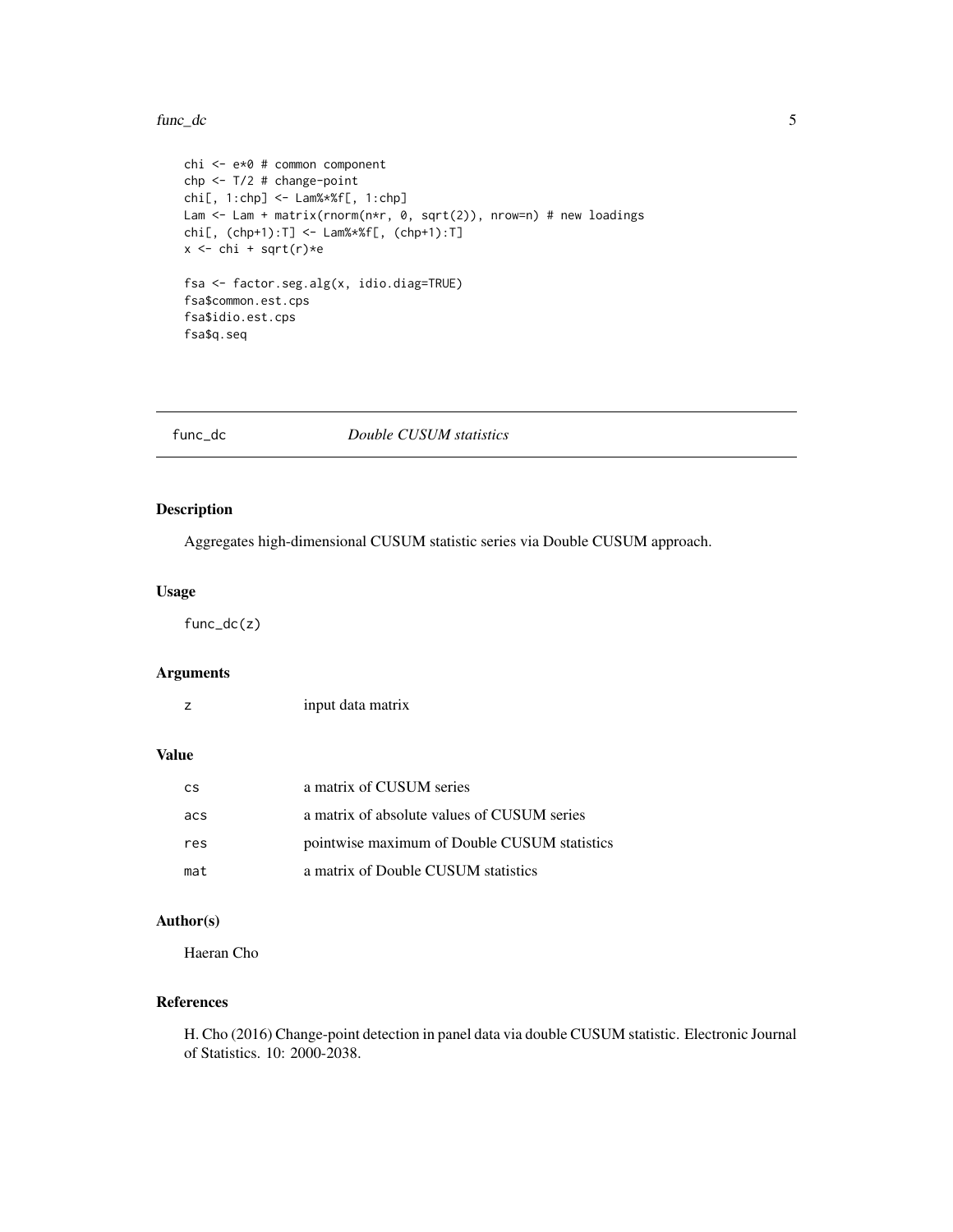# Examples

```
e <- matrix(rnorm(100*100), nrow=100)
f <- matrix(0, nrow=100, ncol=100)
f[, 51:100] <- 1 # t = 50 represents the change-point in the means
x \leq -f + efd <- func_dc(x)plot(fd$res, type='l'); abline(v=50, col=2) # pointwise maximum of DC statistics
image(t(fd$mat)) # heatmap of DC statistics with x-axis representing the time
```
<span id="page-5-1"></span>get.factor.model *Factor model estimation via Principal Component Analysis*

#### Description

Estimates the components of the factor structure for an input time series, such as loadings and factors, as well as estimating the number of factors.

# Usage

 $get.factor.model(x, max.q = NULL, q = NULL, bn = TRUE,$  $bn.op = 2$ , normalisation = TRUE)

# Arguments

| X             | input time series matrix, with each row representing a time series                                                                                                   |
|---------------|----------------------------------------------------------------------------------------------------------------------------------------------------------------------|
| max.q         | see max.q in factor.seg.alg                                                                                                                                          |
| q             | the number of factors; if bn=FALSE, q needs to be given                                                                                                              |
| bn            | if bn=TRUE, the factor number is estimated using the information criterion-based<br>estimator of Bai and Ng $(2002)$                                                 |
| bn.op         | an index number for the information criterion-based estimator of Bai and Ng<br>$(2002)$ ; the default value bn.op=2 is used in Barigozzi, Cho & Fryzlewicz<br>(2016) |
| normalisation | if normalisation=TRUE, each row x is standardised prior to PCA                                                                                                       |

#### Value

| lam          | an n-by-( $min(n, T)$ –1) matrix containing the estimated loadings                    |
|--------------|---------------------------------------------------------------------------------------|
| $\mathsf{f}$ | a ( $min(n, T)-1$ )-by-T matrix containing the estimated factors                      |
| norm.x       | if normalisation=TRUE, row-wise standardised $x$ ; else norm. $x=x$                   |
| g.hat        | estimated number of factors                                                           |
| max.q        | the maximum factor number used for factor number estimation                           |
| ic           | information criterion values computed at a range of factor numbers from 0 to<br>max.q |

<span id="page-5-0"></span>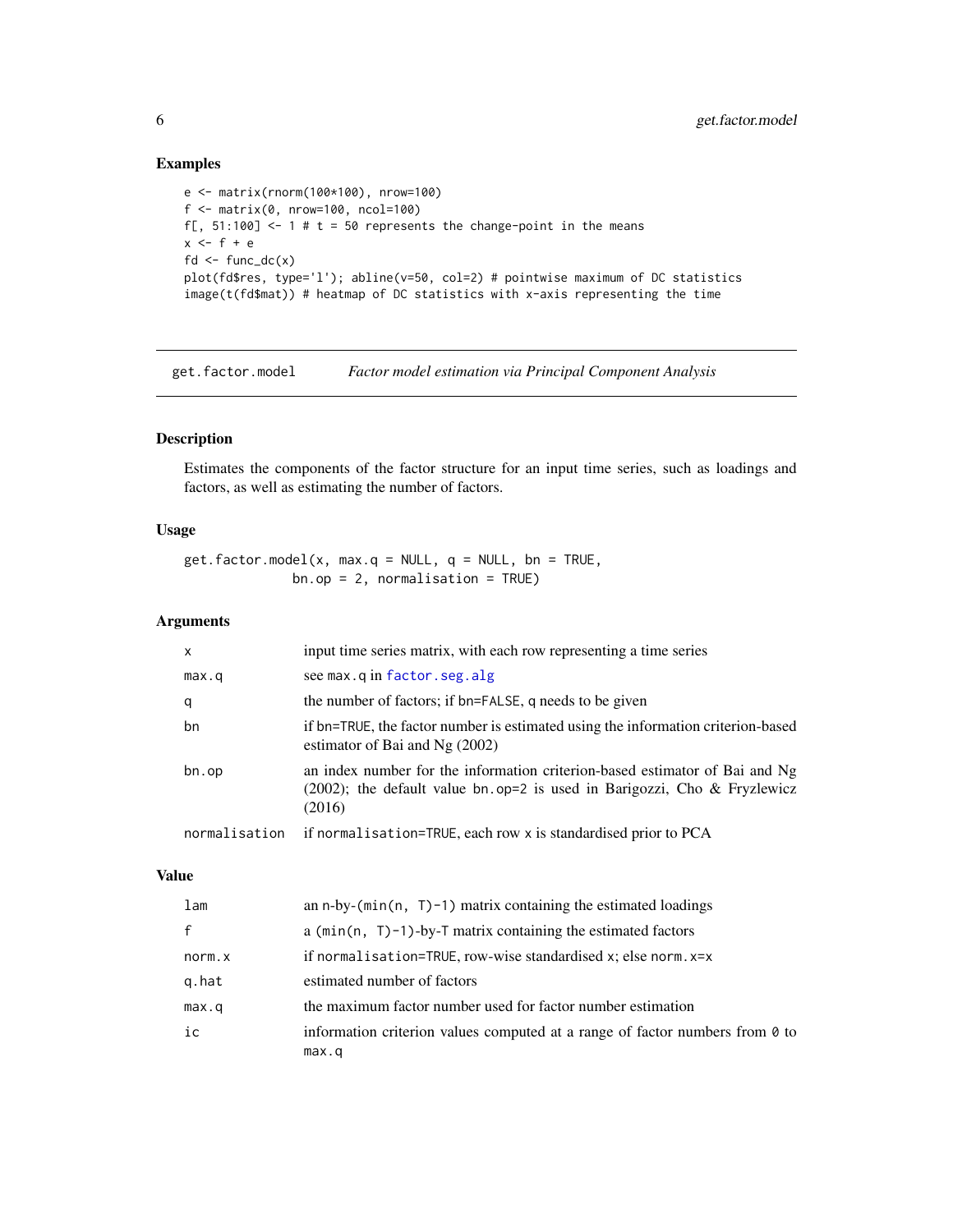# <span id="page-6-0"></span>post.cpts.analysis 7

#### Author(s)

Haeran Cho

#### References

J. Bai and S. Ng (2002) Determining the number of factors in approximate factor models. Econometrica. 70: 191-221.

M. Barigozzi, H. Cho and P. Fryzlewicz (2016) Simultaneous multiple change-point and factor analysis for high-dimensional time series, Preprint.

#### Examples

```
n \leq 50; T \leq -200e <- matrix(rnorm(n*T), nrow=n) # idiosyncratic components
r <- 3 # factor number
Lam <- matrix(rnorm(n*r, 1, 1), nrow=n) # loadings
f <- matrix(rnorm(r*T), nrow=r) # factors
chi <- e*0 # common component
chp <- T/2 # change-point
chi <- Lam%*%f
x \leftarrow chi + sqrt(r)*e
gfm <- get.factor.model(x)
gfm$q.hat
```
post.cpts.analysis *Display the results from change-point analysis and factor modelling*

#### Description

Computes the minimum number of eigenvalues required so that the given proportion of the variance of x over each segment, defined by the change-points detected from the common components, by varying the proportion and plots the number of eigenvalues.

#### Usage

```
post.cpts.analysis(x, est.cps, cutoff.seq = seq(0.5, 0.95, by = 0.05), do.plot = TRUE)
```
#### Arguments

| $\mathsf{x}$ | input time series                                                                                                                                                                               |
|--------------|-------------------------------------------------------------------------------------------------------------------------------------------------------------------------------------------------|
| est.cps      | a vector containing the change-points estimated for the common components                                                                                                                       |
| cutoff.seq   | a sequence containing the proportions between zero and one                                                                                                                                      |
| do.plot      | if do plot=TRUE, produces a plot of minimum numbers of eigenvalues required<br>for accounting for the given proportion of variance, over time (x-axis) and the<br>level of proportion (y-axis). |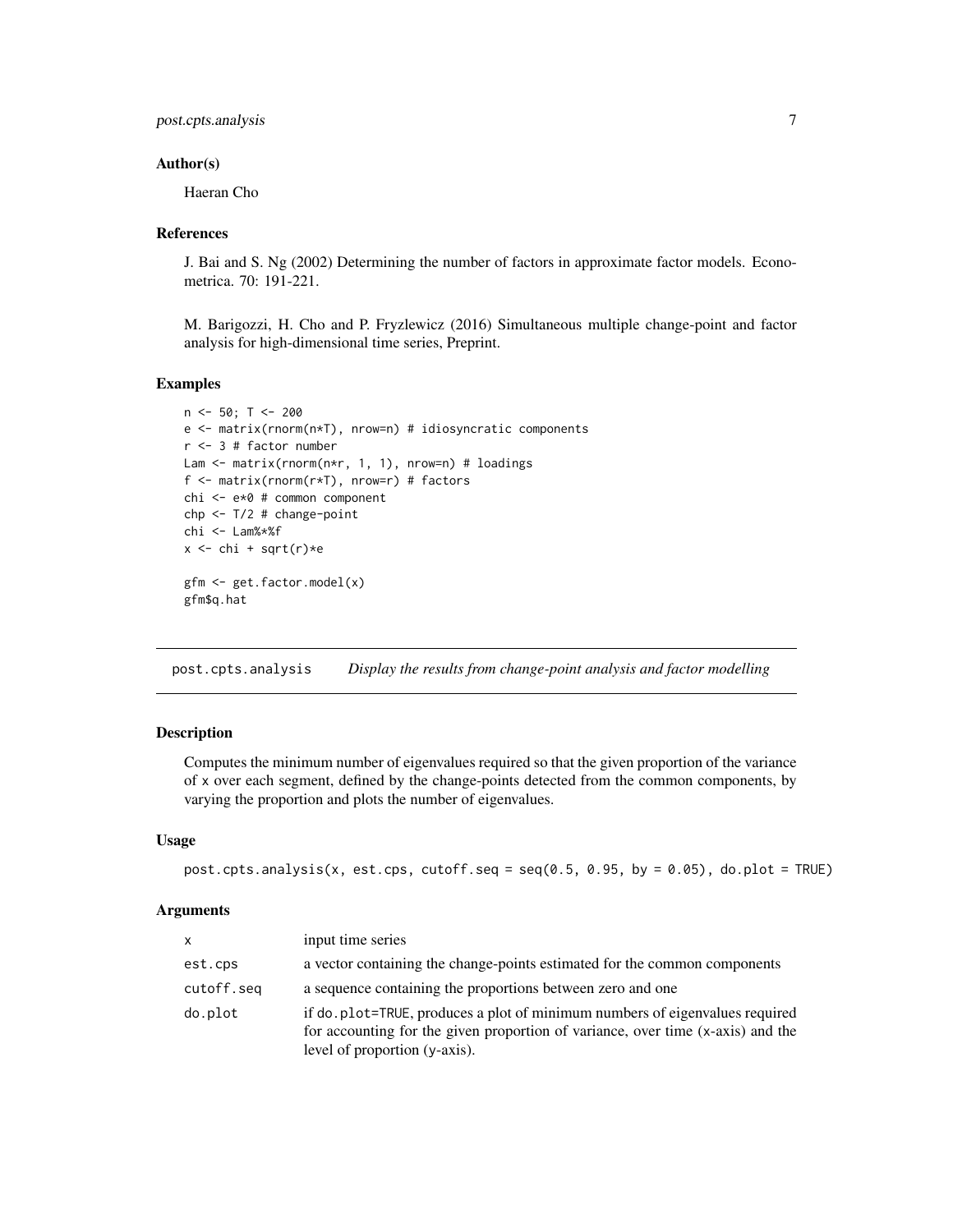#### Value

a matrix containing the minimum numbers of eigenvalues for varying levels of proportions over the segments defined by two neighbouring change-points in the common components

#### Author(s)

Haeran Cho

# References

M. Barigozzi, H. Cho and P. Fryzlewicz (2016) Simultaneous multiple change-point and factor analysis for high-dimensional time series, Preprint.

#### Examples

```
n < -50; T < -200e <- matrix(rnorm(n*T), nrow=n) # idiosyncratic components
r <- 3 # factor number
Lam <- matrix(rnorm(n*r, 1, 1), nrow=n) # loadings
f <- matrix(rnorm(r*T), nrow=r) # factors
chi <- e*0 # common component
chp < -T/2 # change-pointchi[, 1:chp] <- Lam%*%f[, 1:chp]
Lam <- Lam + matrix(rnorm(n*r, 0, sqrt(2)), nrow=n) # new loadings
chi[, (chp+1):T] <- Lam%*%f[, (chp+1):T]
x \leftarrow chi + sqrt(r)*e
```
post.cpts.analysis(x, 100)